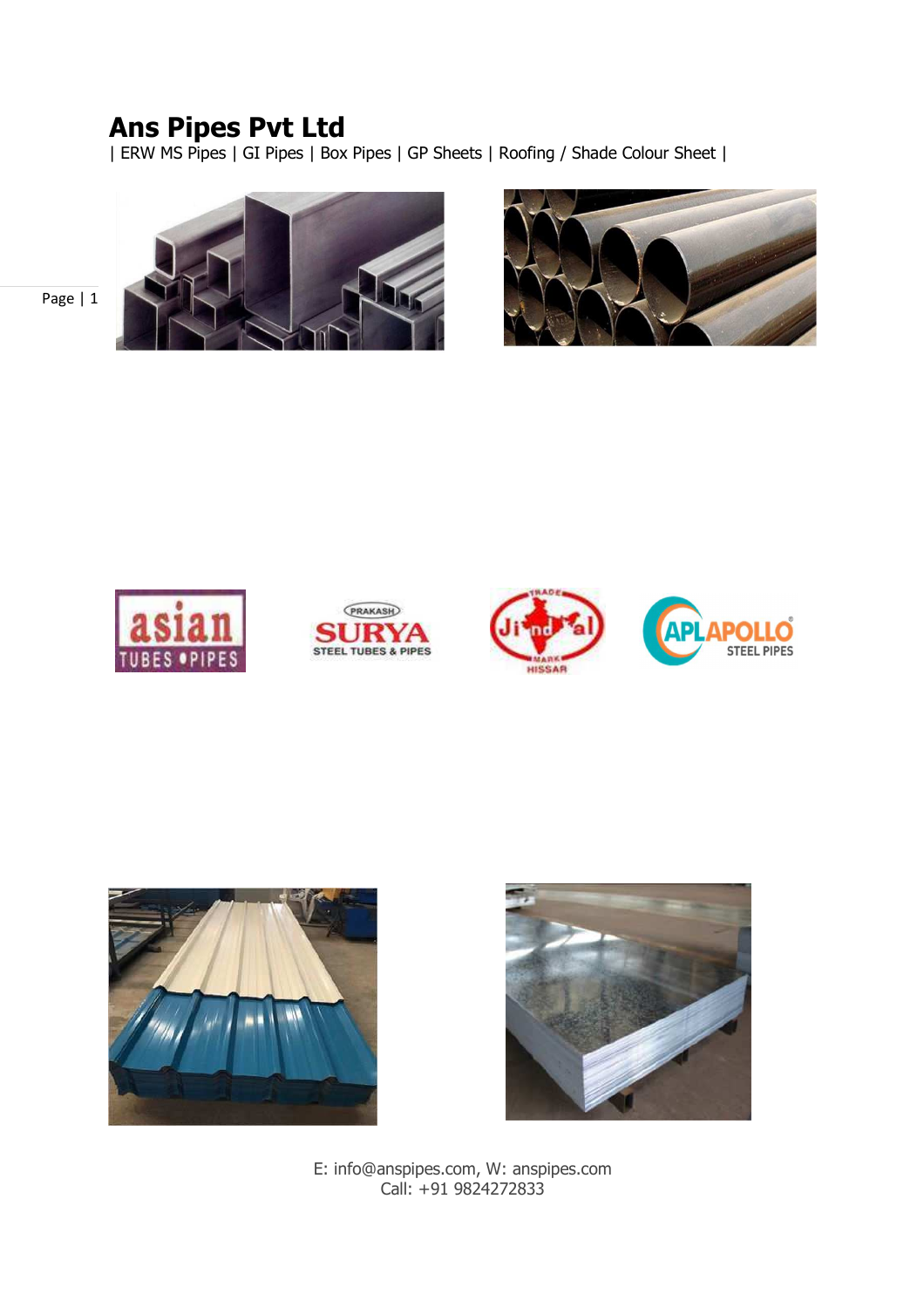| ERW MS Pipes | GI Pipes | Box Pipes | GP Sheets | Roofing / Shade Colour Sheet |

Technical Data of ERW MS Black / GI Round Pipes (CHS) Specification IS 1239 Part-1: 2004 / IS 1161 YST 210



| Page $ 2$ |                          |                   |         |                                     |            |           |  |  |
|-----------|--------------------------|-------------------|---------|-------------------------------------|------------|-----------|--|--|
|           |                          | <b>Dimensions</b> |         | Approx weight in Kg /6 meter length |            |           |  |  |
|           | Size (inch)<br>Size (mm) |                   | OD (mm) | Light 'A'                           | Medium 'B' | Heavy 'C' |  |  |
|           | 15                       | 1/2"              | 21      | 5.5                                 | 6.5        | 8         |  |  |
|           | 20                       | 3/4"              | 27      | 7.3                                 | 9          | 11        |  |  |
|           | 25                       | 1"                | 33      | 11                                  | 13         | 16        |  |  |
|           | 32                       | 11/4"             | 42      | 15                                  | 17         | 21        |  |  |
|           | 40                       | 11/2"             | 48      | 18                                  | 20         | 24        |  |  |
|           | 50                       | 2"                | 60      | 22                                  | 28         | 34        |  |  |
|           | 65                       | 21/2"             | 76      | 32                                  | 35         | 44        |  |  |
|           | 80                       | 3"                | 89      | 36                                  | 46         | 55        |  |  |
|           | 100                      | 4"                | 114     | 54                                  | 65         | 79        |  |  |
|           | 125                      | 5"                | 140     |                                     | 88         | 100       |  |  |
|           | 150                      | 6"                | 165     |                                     | 105        | 118       |  |  |

Thickness and mass are applicable for MS Black and GI Steel Pipes as IS 1239 Part I 2004 / IS 1161

| Tolerance                 |                            |                                    |           |                                                     |  |  |  |  |
|---------------------------|----------------------------|------------------------------------|-----------|-----------------------------------------------------|--|--|--|--|
| <b>Thickness</b>          | Tolerance                  | Weight                             | Tolerance | Length<br>Tolerance                                 |  |  |  |  |
| Light 'A'                 | +' not limited & '-'8%     | Single Pipe<br>(Light)             | $+/-10\%$ | Approx Length 6                                     |  |  |  |  |
| Medium 'B' &<br>Heavy 'C' | $+$ ' not limited & '-'10% | Single Pipe<br>(Medium &<br>Heavy) | $+/-10\%$ | meter or can be<br>customized from<br>4 to 12 meter |  |  |  |  |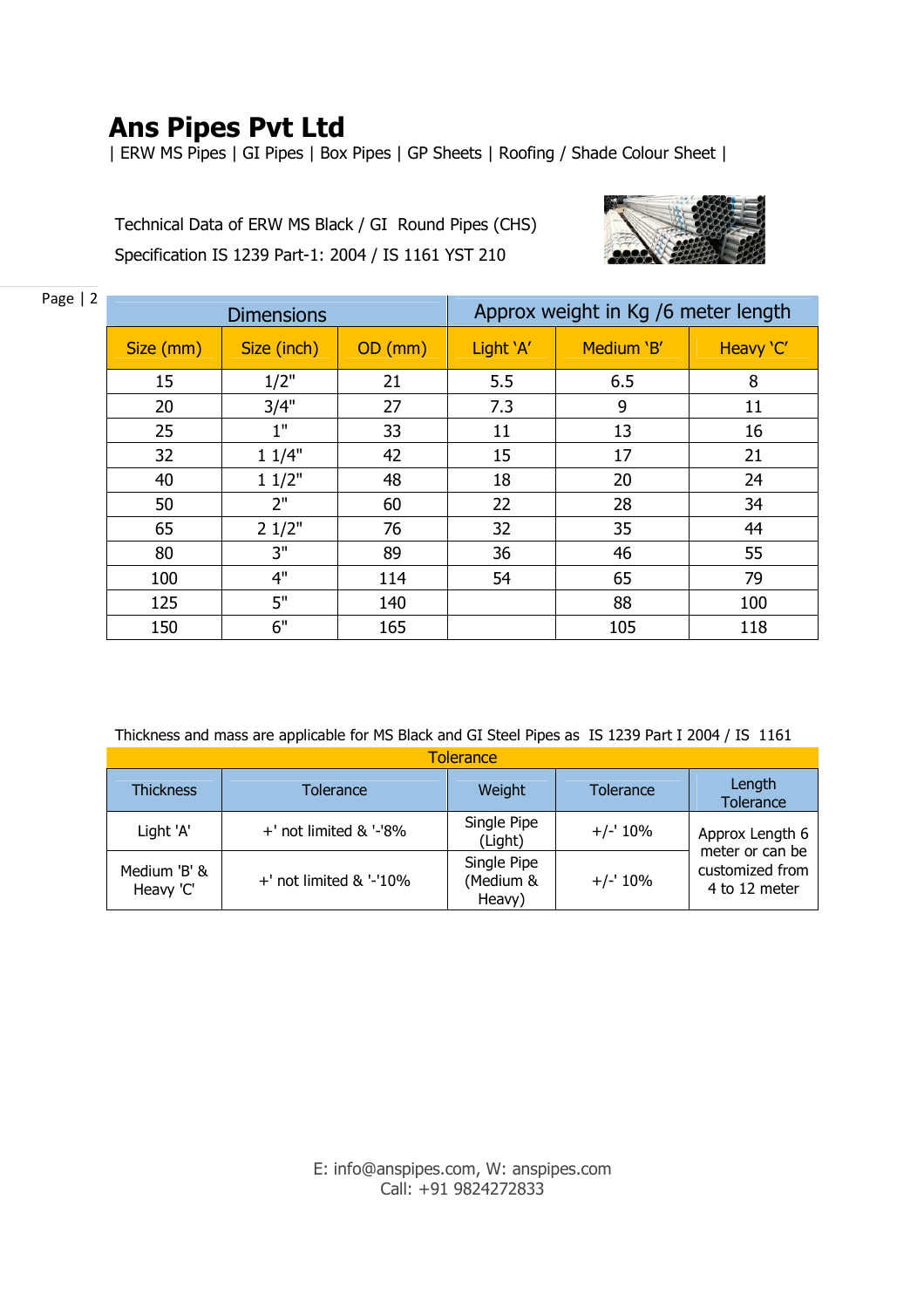| ERW MS Pipes | GI Pipes | Box Pipes | GP Sheets | Roofing / Shade Colour Sheet |



Technical Data of ERW MS Black / GI Round Pipes (CHS) Specification IS 3589 FE 310 / IS 4270

| Page $ 3$ |                          | <b>Dimensions</b> | Approx weight in Kg /6 meter length |     |                 |                 |
|-----------|--------------------------|-------------------|-------------------------------------|-----|-----------------|-----------------|
|           | Size (inch)<br>Size (mm) |                   | OD (mm)                             | 5mm | 6 <sub>mm</sub> | 8 <sub>mm</sub> |
|           | 200                      | 8"                | 219.1                               | 158 | 190             | 250             |
|           | 250                      | 10"               | 273                                 | 195 | 240             | 310             |
|           | 300                      | 12"               | 323.9                               | 235 | 282             | 375             |
|           | 350                      | 14"               | 355.6                               | 255 | 310             | 410             |
|           | 400                      | 16"               | 406.4                               | 300 | 355             | 475             |
|           | 450                      | 18"               | 457.2                               | 335 | 400             | 535             |
|           | 500                      | 20"               | 508                                 | 375 | 445             | 590             |

Thickness and mass are applicable for MS Black and Galvanized Steel Pipes as IS 3589/2001 FE 330

| <b>Tolerance</b>       |                                            |  |  |  |
|------------------------|--------------------------------------------|--|--|--|
| Outer Diameter of pipe | $+/- 0.75%$                                |  |  |  |
| Ovality                | $=$ ' Maximum 1%                           |  |  |  |
| <b>Thickness</b>       | $+/-10\%$                                  |  |  |  |
| Length                 | Approx Length 6 meter or can be customized |  |  |  |
|                        | from 4 to 12 meter                         |  |  |  |

| <b>Physical Properties</b> |         |         |                          |  |  |  |
|----------------------------|---------|---------|--------------------------|--|--|--|
| Grade                      | T.S Mpa | Y.S Mpa | Percentage of Elongation |  |  |  |
| FE330                      | 330     | 195     |                          |  |  |  |
| FE410                      | 410     |         |                          |  |  |  |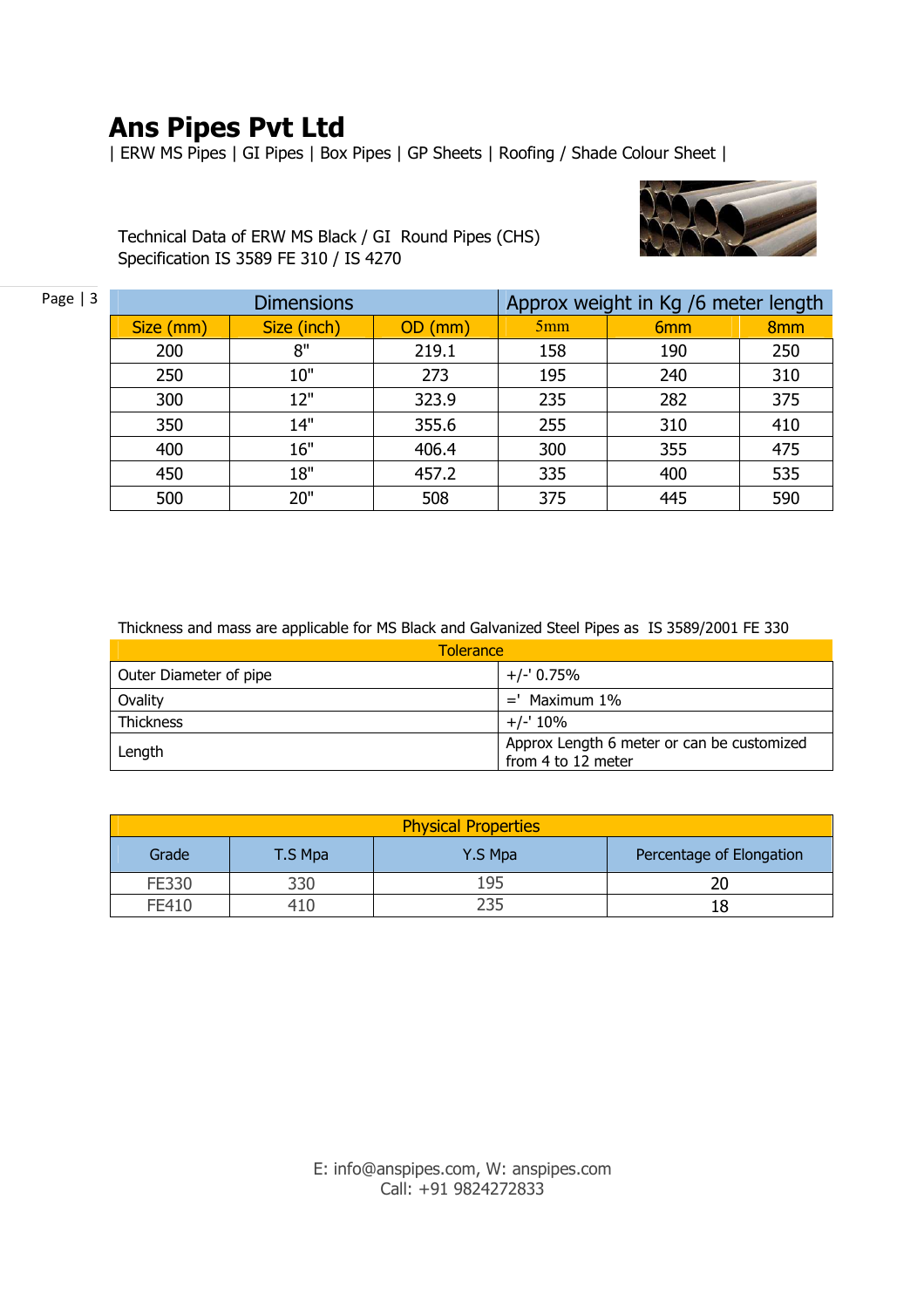| ERW MS Pipes | GI Pipes | Box Pipes | GP Sheets | Roofing / Shade Colour Sheet |



Page | 4

| <b>Dimensions</b> | Approx weight in Kg /6 meter length |       |                              |                          |            |                              |                              |
|-------------------|-------------------------------------|-------|------------------------------|--------------------------|------------|------------------------------|------------------------------|
| Size (mm)         | 2mm                                 | 2.5mm | 3 <sub>mm</sub>              | 4 <sub>mm</sub>          | <b>5mm</b> | 6 <sub>mm</sub>              | 8 <sub>mm</sub>              |
| 20X20             | 7                                   | 9     | 10                           |                          |            |                              |                              |
| 25X25             | 9                                   | 11    | 13                           |                          |            |                              |                              |
| 32X32             | 12                                  | 14    | 17                           | $\overline{\phantom{a}}$ |            | $\overline{\phantom{a}}$     | $\qquad \qquad \blacksquare$ |
| 40X40             | 14                                  | 18    | 20                           | 28                       | 34         | $\overline{\phantom{a}}$     | $\overline{\phantom{0}}$     |
| 50X50             | 18                                  | 22    | 26                           | 34                       | 40         | $\qquad \qquad \blacksquare$ | $\qquad \qquad \blacksquare$ |
| 60X60             | 22                                  | 28    | 32                           | 44                       | 50         | $\overline{\phantom{a}}$     |                              |
| 72X72             | 28                                  | 33    | 38                           | 50                       | 60         | 76                           | $\qquad \qquad \blacksquare$ |
| 80X80             | $\qquad \qquad \blacksquare$        |       | 45                           | 57                       | 72         | 85                           | $\qquad \qquad \blacksquare$ |
| 91X91             | $\overline{\phantom{a}}$            |       | 51                           | 66                       | 80         | 100                          | $\qquad \qquad \blacksquare$ |
| 100X100           | 37                                  | 47    | 55                           | 72                       | 90         | 110                          | $\qquad \qquad \blacksquare$ |
| 113X113           | $\qquad \qquad \blacksquare$        |       | 65                           | 85                       | 100        | 120                          | $\qquad \qquad \blacksquare$ |
| 120X120           | -                                   |       | $\qquad \qquad \blacksquare$ | 90                       | 110        | 130                          | $\overline{\phantom{0}}$     |
| 132X132           | $\qquad \qquad \blacksquare$        |       | 73                           | 100                      | 120        | 145                          | $\qquad \qquad \blacksquare$ |
| 150X150           | -                                   |       | 85                           | 110                      | 135        | 165                          | 210                          |
| 180X180           | -                                   |       |                              | 135                      | 165        | 200                          | 260                          |
| 200X200           |                                     |       |                              | 150                      | 185        | 220                          | 300                          |
| 220X220           | $\qquad \qquad \blacksquare$        |       | $\overline{\phantom{a}}$     | 165                      | 200        | 240                          | 320                          |
| 250X250           | $\overline{\phantom{a}}$            | -     |                              | 185                      | 230        | 280                          | 370                          |
| 300X300           |                                     |       |                              |                          | 280        | 335                          | 450                          |

### Square Hollow Section (SHS) Conforming to IS 4923 : 1997

| <b>General Technical specification and tolerances:</b> |                                                               |  |  |  |  |  |
|--------------------------------------------------------|---------------------------------------------------------------|--|--|--|--|--|
| Specification                                          | IS 4923/1997 YST 210/240/310/355                              |  |  |  |  |  |
| Length                                                 | Approx Length 6 meter or can be customized from 4 to 12 meter |  |  |  |  |  |
| Thickness                                              | For all sizes: $+/- 10\%$                                     |  |  |  |  |  |
| <b>Outer Dimensions</b>                                | 1% with a minimum of 0.5mm                                    |  |  |  |  |  |
| <b>Corner Squareness</b>                               | $900+/-20$                                                    |  |  |  |  |  |
| Corner Radius                                          | Maximum 3X (thickness of the section)                         |  |  |  |  |  |
| Weight                                                 | Individual length $+/-10\%$                                   |  |  |  |  |  |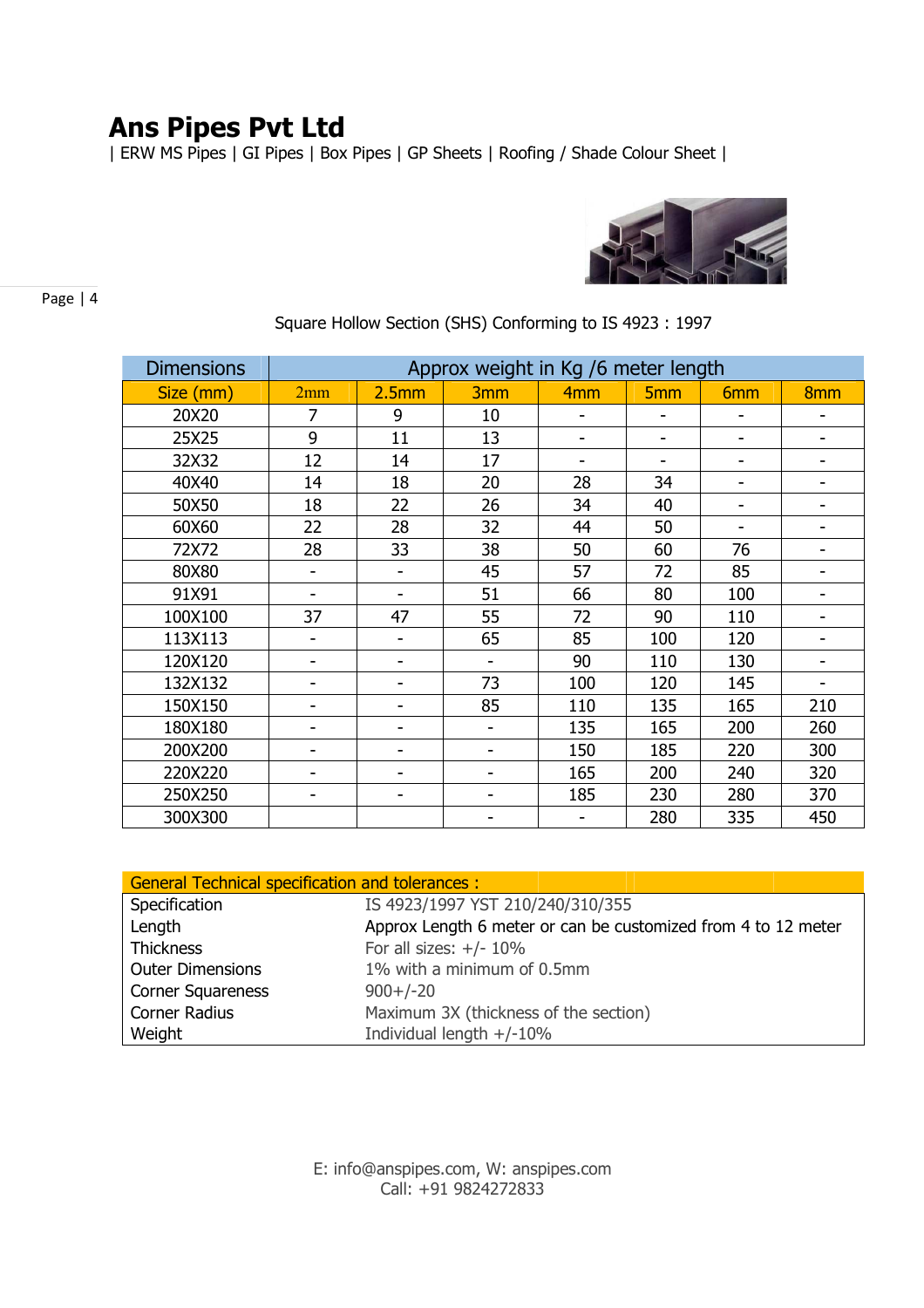| ERW MS Pipes | GI Pipes | Box Pipes | GP Sheets | Roofing / Shade Colour Sheet |



Page | 5

| <b>Dimensions</b> | Approx weight in Kg /6 meter length |                          |                          |                          |                              |                          |                              |
|-------------------|-------------------------------------|--------------------------|--------------------------|--------------------------|------------------------------|--------------------------|------------------------------|
| Size (mm)         | 2mm                                 | 2.5mm                    | 3 <sub>mm</sub>          | 4 <sub>mm</sub>          | 5 <sub>mm</sub>              | 6 <sub>mm</sub>          | 8 <sub>mm</sub>              |
| 40X20             | 11                                  | 14                       | 16                       |                          |                              | -                        |                              |
| 50X25             | 14                                  | 17                       | 20                       | $\overline{\phantom{0}}$ | $\qquad \qquad \blacksquare$ | $\overline{\phantom{a}}$ | $\overline{\phantom{0}}$     |
| 66X33             | 18                                  | 23                       | 26                       |                          |                              | $\overline{\phantom{a}}$ |                              |
| 60X40             | 18                                  | 23                       | 26                       | 34                       | $\overline{\phantom{a}}$     | $\overline{\phantom{a}}$ |                              |
| 75X25             | 18                                  | 23                       | 26                       | $\overline{\phantom{a}}$ |                              | $\overline{\phantom{a}}$ |                              |
| 80X40             | 22                                  | 28                       | 32                       | 44                       | 50                           | $\overline{\phantom{a}}$ |                              |
| 80X60             |                                     |                          | 38                       | 50                       |                              |                          |                              |
| 96X48             | 27                                  | 32                       | 38                       | 50                       | 60                           | 72                       | $\qquad \qquad \blacksquare$ |
| 100X50            | 29                                  | 35                       | 40                       | 52                       | 62                           | 75                       | -                            |
| 122X61            |                                     | 42                       | 50                       | 66                       | 80                           | 96                       |                              |
| 145X82            |                                     | $\blacksquare$           | 65                       | 85                       | 100                          | 120                      |                              |
| 150X100           |                                     | -                        |                          | 85                       | 115                          |                          |                              |
| 172X92            |                                     |                          | 73                       | 100                      | 120                          | 140                      |                              |
| 200X100           |                                     |                          | 85                       | 110                      | 135                          | 165                      | 210                          |
| 240X120           |                                     | $\overline{\phantom{a}}$ | $\overline{\phantom{a}}$ | 135                      | 165                          | 195                      | 270                          |
| 300X150           |                                     |                          |                          | 166                      | 208                          | 250                      | 330                          |
| 300X200           |                                     |                          |                          |                          | 230                          | 280                      | 370                          |
| 400X200           |                                     |                          |                          | -                        | 280                          | 335                      | 450                          |

### Rectangular Hollow Section (RHS) Conforming to IS 4923 : 1997

| <b>General Technical specification and tolerances:</b> |                                                               |  |  |  |  |  |
|--------------------------------------------------------|---------------------------------------------------------------|--|--|--|--|--|
| Specification                                          | IS 4923/1997 YST 210/240/310/355                              |  |  |  |  |  |
| Length                                                 | Approx Length 6 meter or can be customized from 4 to 12 meter |  |  |  |  |  |
| <b>Thickness</b>                                       | For all sizes: $+/- 10\%$                                     |  |  |  |  |  |
| <b>Outer Dimensions</b>                                | 1% with a minimum of 0.5mm                                    |  |  |  |  |  |
| <b>Corner Squareness</b>                               | $900+/-20$                                                    |  |  |  |  |  |
| Corner Radius                                          | Maximum 3X (thickness of the section)                         |  |  |  |  |  |
| Weight                                                 | Individual length $+/-10\%$                                   |  |  |  |  |  |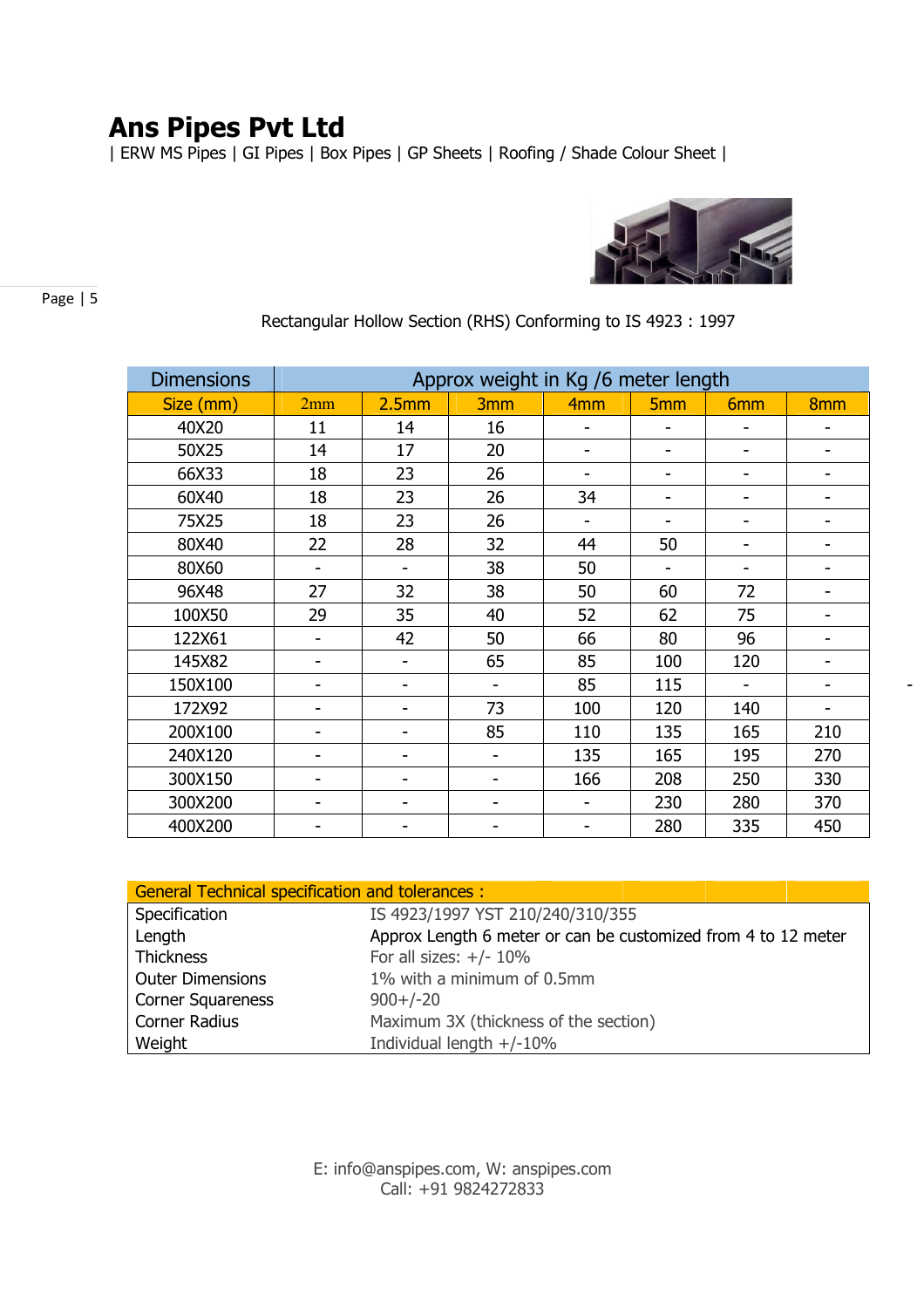| ERW MS Pipes | GI Pipes | Box Pipes | GP Sheets | Roofing / Shade Colour Sheet |



#### Page | 6

Galvanised Coils & Sheets (GP/GI) Our Products & Services

GP Coil & Sheet thickness from 0.3mm to 3.00mm.

Cut to length in any length.

We have width from 900mm to 1500

We have also baby coil in roll forms and silted coils as per customer demand

Brand Association







| Colour Coated Profile Sheets / Roofing (Shade) Sheets |  |
|-------------------------------------------------------|--|
| Our Products & Services                               |  |
| Pre Painted Galvalume Steel Sheets (PPGL)             |  |
| Pre Painted Galvanized Steel Sheets (PPGI)            |  |
| Coil & Sheet thickness from 0.3mm to 0.8mm.           |  |
| Cut to length in any length.                          |  |
| We have width from 1000mm to 1500                     |  |
|                                                       |  |

Brand Association